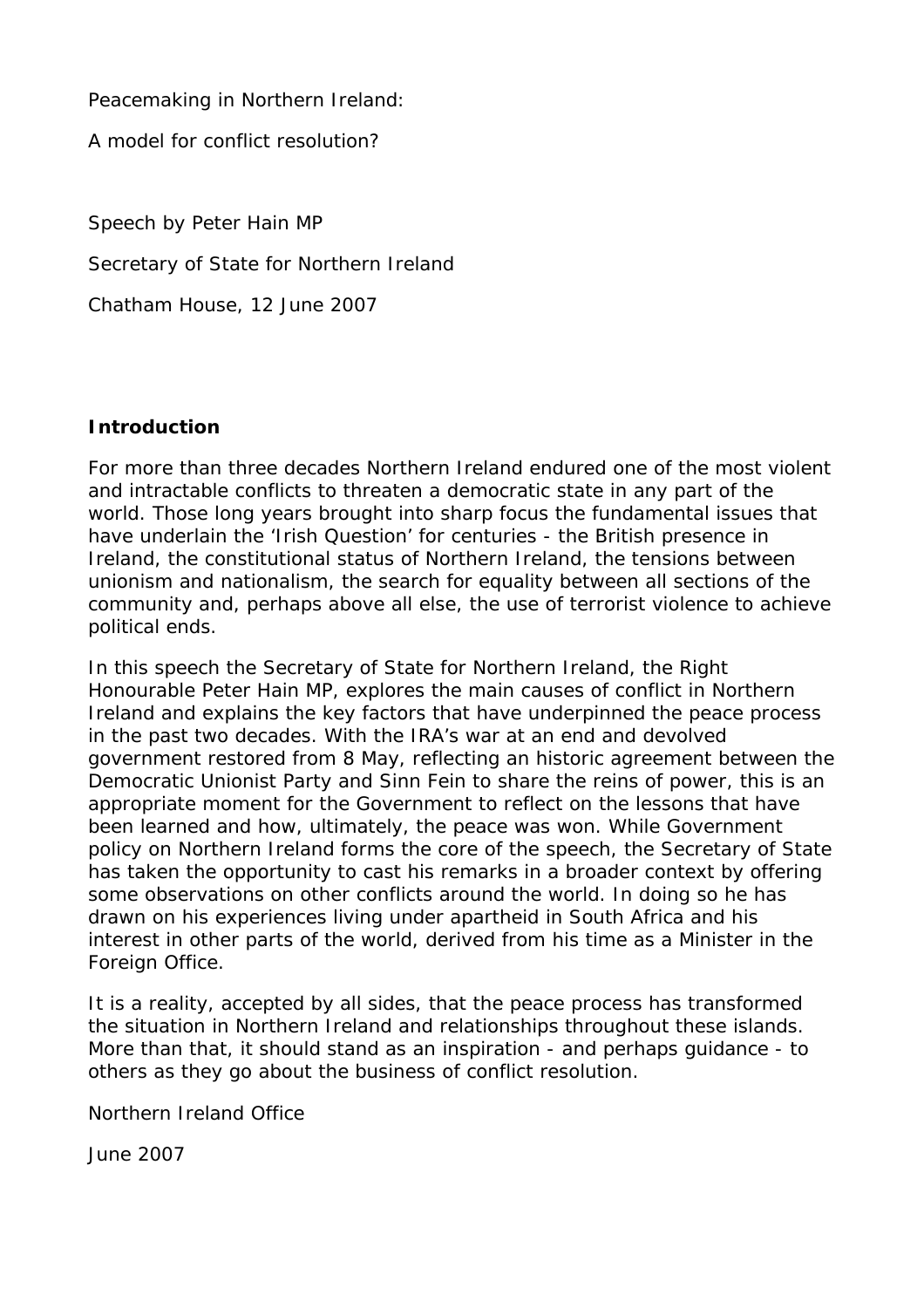#### **Peacemaking in Northern Ireland: A model for conflict resolution?**

Those of us who had the good fortune to take part in the events of 8 May 2007 in Belfast, when Ian Paisley and Martin McGuinness launched their powersharing Government at Stormont, will have come away with a series of extraordinary images of history in the making. It was one of those 'it would never, ever happen' days. Like the picture of Ian Paisley and Gerry Adams meeting together six weeks earlier, they are images which resonated around the world because of the extraordinary level of international interest and goodwill that has been shown throughout the political process in Northern Ireland.

We have welcomed politicians and journalists from every major country but especially from areas of recent or current ethnic conflict: South Africa,

the Basque region of Spain, the Middle East, Kashmir, Colombia, Kosovo, Sri Lanka and many more. After all the horror and bigotry of the past, since the Good Friday Agreement of 1998 progress in Northern Ireland has been an inspiration to other parts of the world that the journey towards lasting peace can be completed. If one of the longest running conflicts in European history can be resolved, then there is hope for even the most bitter and seemingly intractable disputes across the globe.

This level of international interest led me to think that it might be useful to bring together some of the factors guiding British Government policy in Northern Ireland and some of the lessons we have learnt. It is not intended to be an academic analysis. That is for others. This is a politician's view of a political process which has, I hope, ultimately become a kind of 'worked example' of politics as the art of the possible. Indeed, what politicians in Northern Ireland and the British and Irish Governments have achieved in that small part of Europe has stretched beyond belief the definition of what most thought possible.

It is not my intention to make close parallels with other conflicts or suggest solutions. Again that is for others. But you will understand if I draw on some of my own experience in South Africa and elsewhere. Finally, while I want to concentrate for obvious reasons on the last ten years of this Government's approach, it is important to provide some context by touching on some of the earlier phases of the conflict and the responses of successive British Governments.

# **The origins of 'the Troubles'**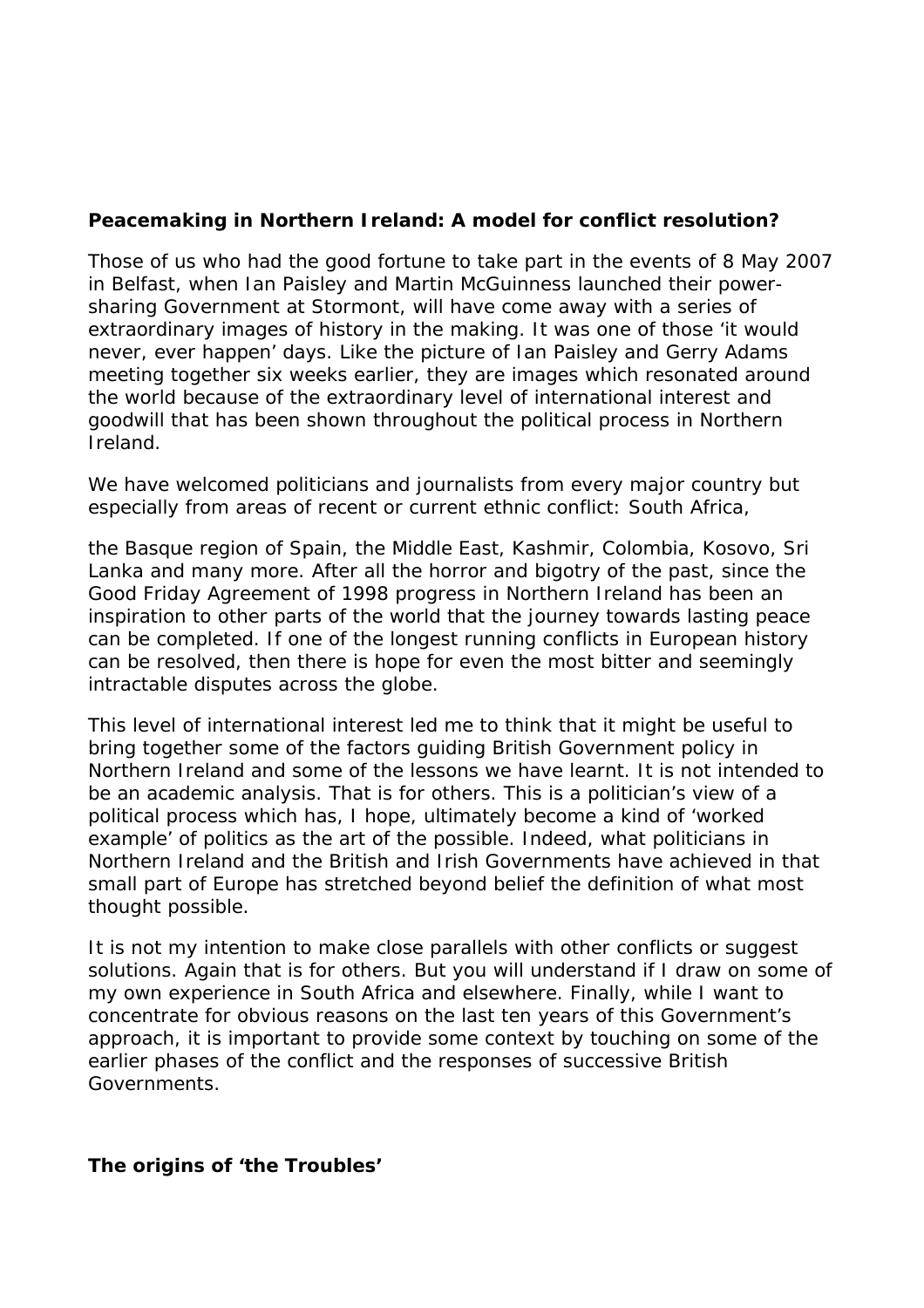It is often said that Northern Ireland has too much history. Certainly anyone getting involved in its political life will find themselves subject to endless history lessons. These may go back 15, 30, 80 or 800 years, depending on the point being made. As Secretary of State from May 2005, I've lost count of the number of conversations in which the events of a century and more ago were referred to as if they happened yesterday. There is a serious point here, in that one of the keys to resolving the conflict has been an ever greater understanding of its roots. That understanding has deepened, not only within the Governments, but much more importantly it has developed within the parties and communities of Northern Ireland. Self-understanding and the reading of history is something I want to return to a little later in this lecture, because, as we shall see, knowing a lot of history is not enough: to make progress, each side has to understand the other's history.

The decades of violence in Ireland which have now come to an end, and which became known as the Troubles, were in one sense a further and more extreme expression of the generational cycle of violence on the island of Ireland, rooted in the long legacy of the tense colonial relationship between Britain and Ireland. When Ireland was divided in 1921, Northern Ireland was created in conflict. Public disorder and inter-community sectarian violence, which had been a feature of 19th century Belfast, broke out on a large scale in the early 1920s, and the IRA continued to attack the new northern state. For the next 50 years Northern Ireland existed in a state of simmering insecurity: unionists felt under threat from their southern neighbour, and from the Catholic population within Northern Ireland, and set about fortifying their own numerical dominance through systematic discrimination and political gerrymandering. Meanwhile nationalists felt trapped within an alien state, treated as second class by the majority administration, and abandoned by the southern state with which they identified. London, regarding the Irish question as shelved, looked away. Ignoring the problem allowed it to grow, until the conditions were created for a conflagration engulfing the whole community.

There are many ways of looking at the course of what came to be known as the "Troubles", but one could usefully divide them into three phases. An initial convulsion of violence with immediate causes; a long and bitter struggle as opposing sides 'dug in' and became locked into a sustained violent conflict; and a final phase where the understanding of all parties developed - in part through the sheer weariness of war - to the point where the seeds of a resolution could be sown. Each phase has its own lessons. I want to concentrate on the final phase of conflict resolution, but to do so I should touch briefly on the earlier periods.

#### **From feet on the streets to blood on the streets**

In the late 1960s and early 1970s the British Government was faced with a crisis for which it was ill prepared. Since the North was partitioned from the South in 1921, Westminster had taken little interest in Northern Ireland for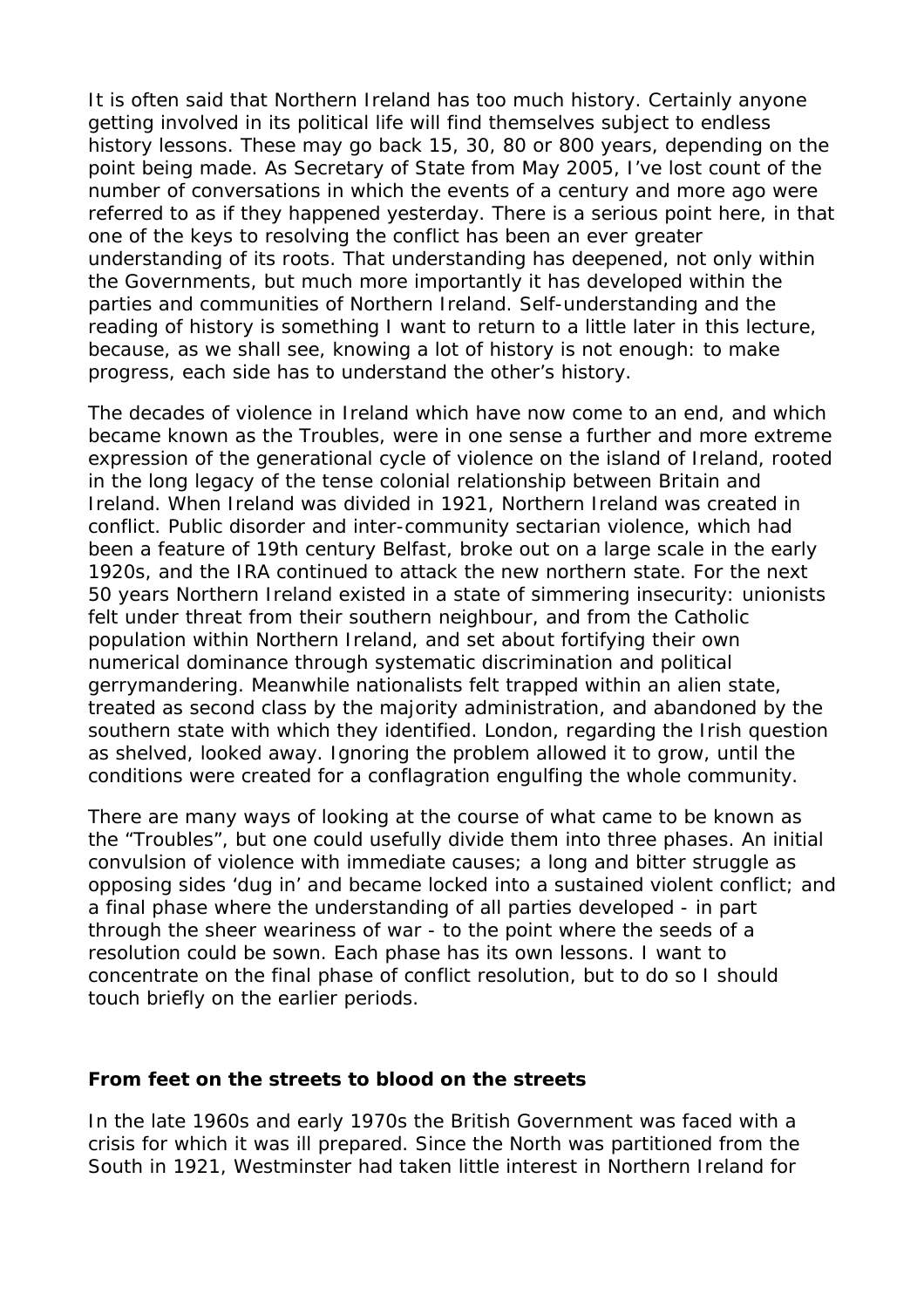nearly half a century and paid the price of its neglect. The Wilson and Heath Governments were confronted with unionist administrations at Stormont which offered far too little reform far too late to meet the rising tide of anger at discrimination and political exclusion of the nationalist population which had manifested itself in the Civil Rights marches of the late 1960s. It is arguable that the proposed reforms to housing and other areas of discrimination, and to policing, could have been enough to move Northern Ireland forward in relative peace. But, with a significant part of unionism in complete denial about the need for reform, and some prepared to use violence to thwart it, coupled with the Provisional IRA's decision to wage war against the British State, Northern Ireland was set on a course where killings entrenched bitterness and made the argument about reform almost academic.

Once devolved government had become untenable and Westminster had to take control in Northern Ireland - through the imposition of direct rule in March 1972 - successive Governments had clear and relatively consistent objectives: first to stop the violence by imposing order in an emergency; and second to address the underlying causes of conflict by achieving a power-sharing arrangement, with an Irish (Dublin) dimension, based on equality. In short, there were security objectives and political objectives.

While the overriding responsibility of British Governments was, like any Government, to stop the killing and to protect the citizens of Northern Ireland, it became increasingly and painfully clear that there could not be an exclusively military solution to the problem. The first Commander of Land Forces in Northern Ireland was quick to point this out. The army could contain the terrorist campaign, but it could not address the causes.

There were significant successes, but also mistakes, in security policy. Allowing the unionist administration to introduce internment without trial in 1971 was a disaster. It is questionable whether it could in principle have worked in preventing the IRA from developing into a sophisticated urban guerrilla army. But the determinedly one-sided application, based on flawed intelligence, ensured that it backfired catastrophically. Serious errors in handling public disorder - in 1970 the curfew and searches of the nationalist Falls Road area which was, in effect, under martial law and, most dramatically, the events of Bloody Sunday in 1972 (where 13 were killed in shootings by British Forces) -

contributed to a comprehensive reversal of early hopes that the 'hearts and minds' of nationalists could be won over. That is not to say that nationalists embraced violent alternatives - the vast majority never did -

but it helped to create a further alienation from the institutions of the state which meant the IRA invariably had sufficient community support for its violent campaign.

But British Governments did not immediately accept that this would be a long war. There were intensive efforts to prevent a slide into a terrorist conflict. While attempting to address the issue of discrimination and disenfranchisement, Willie Whitelaw as Northern Ireland Secretary held secret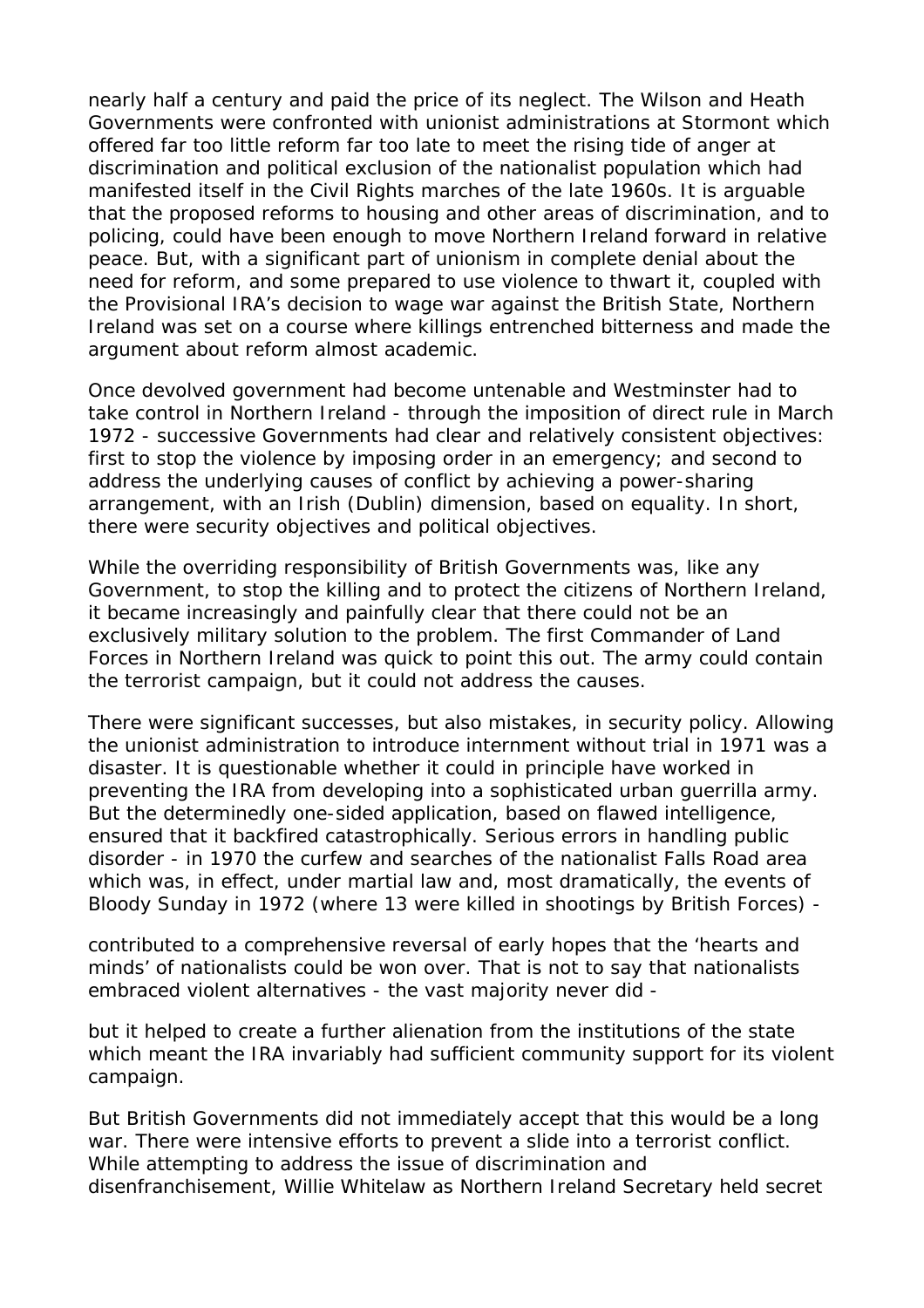talks on behalf of the Government with an IRA delegation, including Gerry Adams and Martin McGuinness, in July 1972. The instinct to keep in dialogue and keep open channels of communication even through the most difficult times is one I want to return to.

Early contact with the IRA reinforced the impression that they were locked into objectives which simply could not be negotiated: they equated the British presence in Ireland with the British army, or Crown forces as they preferred to describe them, and their understanding of the unionist people as the real 'British' presence was unsophisticated. It was also clear that a combination of political ideology, inexperience and the inspiration of European and other international guerrilla movements had led them to believe they could actually achieve these ultimate objectives by violence. At that stage they clearly held that non-violent means were not only inadequate for the defence of their communities but that, without an armed campaign, the politics of the time would never attain their republican goals. However their understanding of the real long-term impact of this violence was chronically misguided: it would only drive them further from those they needed to persuade and force the British and Irish Governments to concentrate on security to the detriment of politics and in turn bring the two Governments closer together. Paradoxically, their disregard for the destruction of the Northern Ireland economy was inimical to their goal of Irish unity.

### **The long war**

Once the IRA's course was set, so was Northern Ireland's for the foreseeable future. Successive Governments in the 1970s and early 1980s

concentrated on security - notably through the policy of 'localisation' or 'Ulsterisation' of the security forces. The only viable way of handling long-term local conflict, localisation also had its problems. It inevitably entrenched the bitterness between the communities because an attack on local members of the security forces increasingly became - or was seen as - an attack on the Protestant unionist community. It also strained the allegiance of individuals. While the vast majority responded with restraint and professionalism, there were certainly others who colluded with loyalist paramilitaries in murder, intimidation and sectarian attacks. More generally, the almost complete identification of the unionist community with the Royal Ulster Constabulary as 'their police force' made policing a particularly contentious political issue throughout the Troubles and a major challenge during the resolution of the conflict.

While security predominated, the Heath, Wilson and Callaghan Governments also made regular attempts to achieve a power-sharing agreement. Ultimately they were unsuccessful because the two sides were simply too far apart and the unionist community too fractured. In the light of criticism of recent events that we have now 'got the extremes into Government' in Northern Ireland, it is worth remembering that the parties we came to describe as the moderate centre - the UUP and SDLP - themselves not only found power-sharing too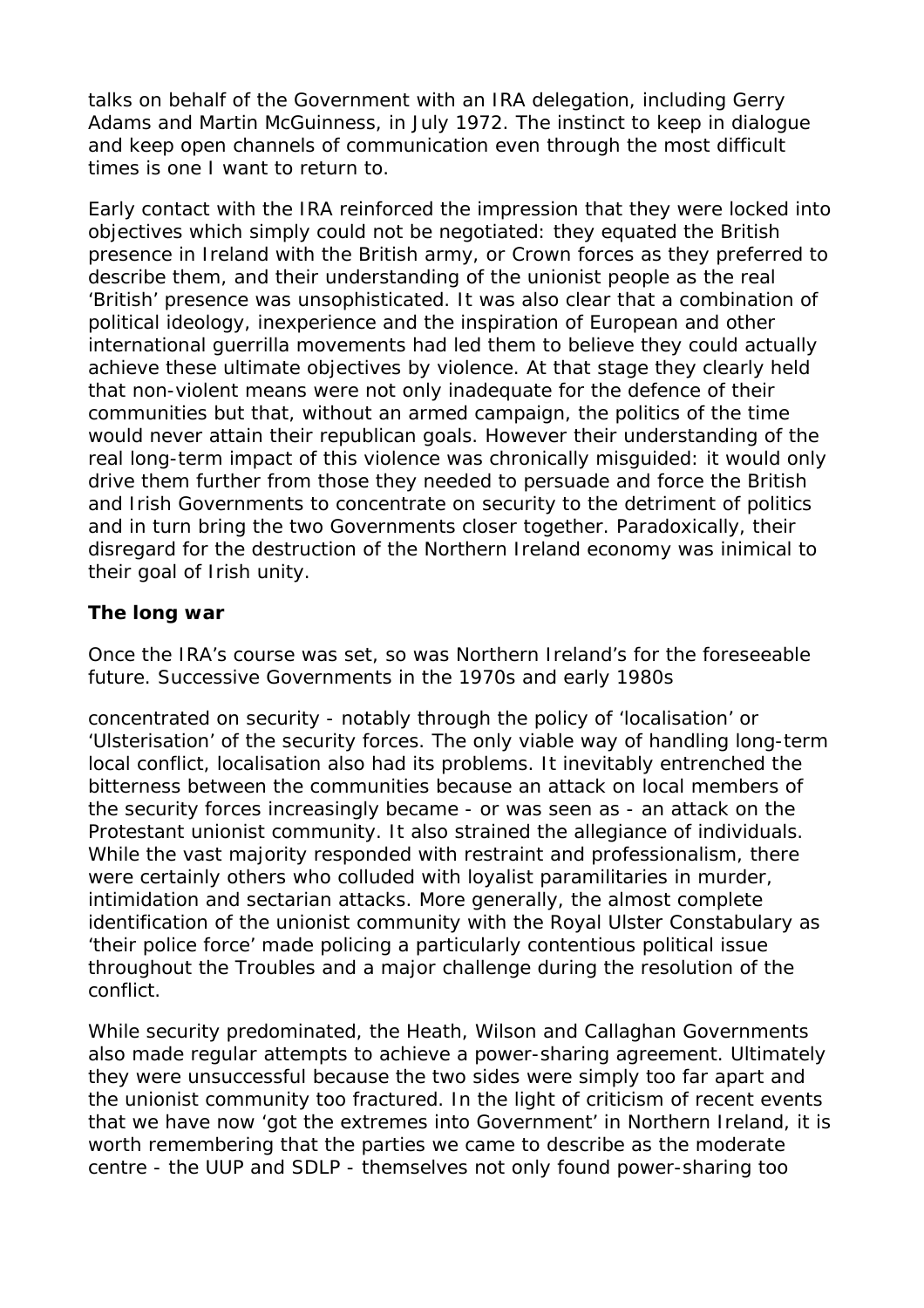great a challenge in the 1970s, but were fierce opponents. They too had a long way to travel before the courage of their leaders facilitated the Good Friday Agreement process.

British Governments also attempted to address the immediate social and economic causes of the Troubles. Heroic efforts to compensate for the decline in manufacturing industry and the collapse of inward investment -

the latter a direct result of the Troubles rather than a cause - led to a significant increase in Westminster's subvention. While this was inevitable in the short term, and certainly contributed to the eventual economic revival in the late 1980s, it has left a legacy of an unbalanced economy heavily reliant on public sector employment and spending.

More significantly, successive Governments at Westminster demonstrated what can be achieved in reversing discrimination through political will and good legislation. The Fair Employment Acts of 1976 under Labour and 1989 under the Conservatives were absolutely critical to the final resolution of the conflict, as was the operation of the Housing Executive, originally created by the last unionist administration in 1970 to take the allocation of public housing away from sectarian political influence. The result of these policies was that two of the core drivers of the unrest behind the Troubles had all but disappeared by the time of the Good Friday Agreement of 1998. In 1990 an independent report had concluded that discrimination in the provision of public housing was no longer an issue. Catholic and Protestant unemployment rates have closed and, while there is certainly still a differential, no-one now argues that systematic discrimination is still a feature: indeed, Northern Ireland has the most comprehensive equality legislation in Europe.

It would be hard to overestimate the importance of these social and economic factors, and any discussion on the resolution of conflict in Northern Ireland which ignored them would be worthless. The reality is that it took a great deal to ignite civil unrest and violence in Northern Ireland in the late 1960s and early 1970s - it did not happen easily. Decades of systematic discrimination and disenfranchisement brought people onto the streets where centuries-old constitutional divisions could not. By addressing the discrimination, Governments helped to remove the causes claimed, however unjustifiably, by paramilitaries and cleared the way to a more fundamental consideration of the underlying relationships between the communities.

This was to give what became the peace process a firm foundation: once the IRA had become committed to a political process in the late 1990s, even if it had wanted to return to violence, it is very questionable whether it could have relied on the degree of community support necessary to do so and which it had previously relied upon.

The long conflict ground on through the early 1980s, adding further terrorist atrocities to an ever lengthening list. The political handling of the special category status dispute at the Maze prison (essentially a dispute about different views of recent history: were these 'political prisoners' or 'violent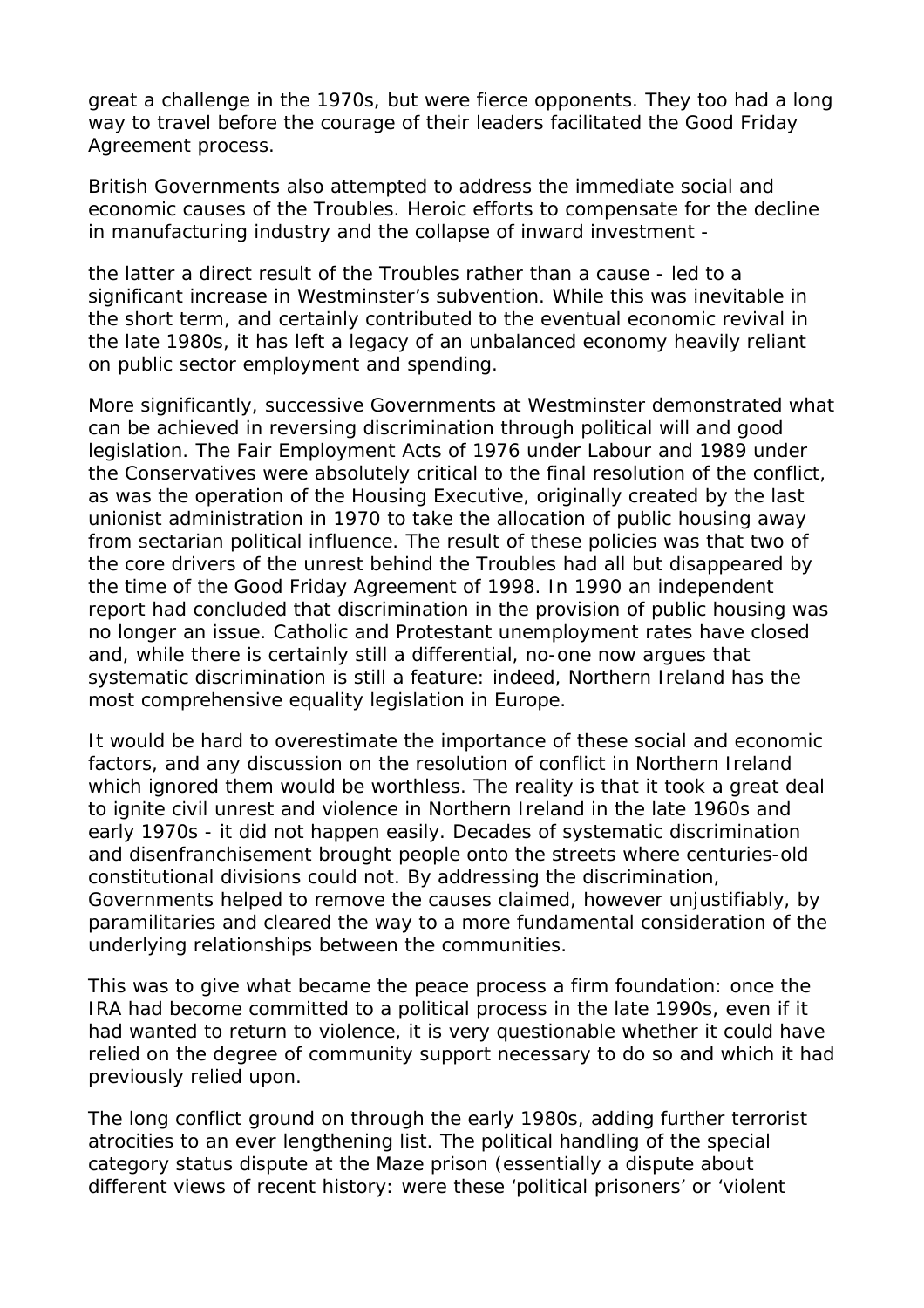criminals'?), spiralled into the 1981 hunger strikes, and is seen by many as an undoubted low-point for British policy. One of the hunger strikers, Bobby Sands, dramatically won a by-election from his prison cell, his subsequent death provoking intense bitterness and entrenching the hard lines of the conflict. Irrespective of the merits of the arguments for and against recognising that paramilitary prisoners were in some sense 'different', the policy confirmed, not just republicans, but broad nationalism, the Irish Government and international opinion, in their perception of Britain as inflexible and obdurate. Like Bloody Sunday, it also radicalised another generation.

But from this low point a number of positive strands emerged. First, the British and Irish Governments were drawn or pushed together, at first through mutual self-interest, and, then, increasingly from a sense - aided by their positions as partners within a new European Union dispensation -

that they could achieve together in Northern Ireland something which neither could achieve alone. This found concrete expression in the Anglo-Irish Agreement of 1985, the Good Friday Agreement of 1998 and in the British-Irish relationship of the last ten years, to which I will return.

The Anglo-Irish Agreement effectively moved the debate on from the immediate causes of the conflict to the fundamental issue of identity, and the rights of nationalists to have their sense of belonging recognised by both Governments. The Agreement liberated nationalists, notably John Hume, to show that, even in its own terms, the IRA's campaign no longer had justification. Leaving aside the human tragedy, events like the Enniskillen bomb of 1987 - when the IRA killed eleven people at a Remembrance Day service - as with previous such attacks, served merely to undermine the republican political project and were counterproductive even in terms of the then self-defined 'ballot box and armalite' strategy of the republican armed struggle.

Within republicanism, the realisation - born of political mobilisation during the hunger strikes - of the potential offered by politics, coincided with the growing acceptance that, while the IRA might not be defeated, it could never win a war against the security forces. The hugely productive re-evaluation of objectives within nationalism, led by the SDLP's John Hume, influenced republicanism and, of course, led to the unprecedented 'Hume-Adams talks' from 1988. Hume's mantra that Northern Ireland's dispute was not about land, but about people and identity, helped to change the terms of debate. Hume challenged the romantic nationalist and republican notion that the problem was a British presence on Irish territory. He argued that the real challenge for nationalists was to make unionists feel that their identity could be protected and valued in an agreed Ireland. It was a re-visiting of history which was productive at every level, including within the two Governments.

Once it was accepted as the basis of a common understanding, it followed that the British Government could at least aspire to a role of neutrality: it could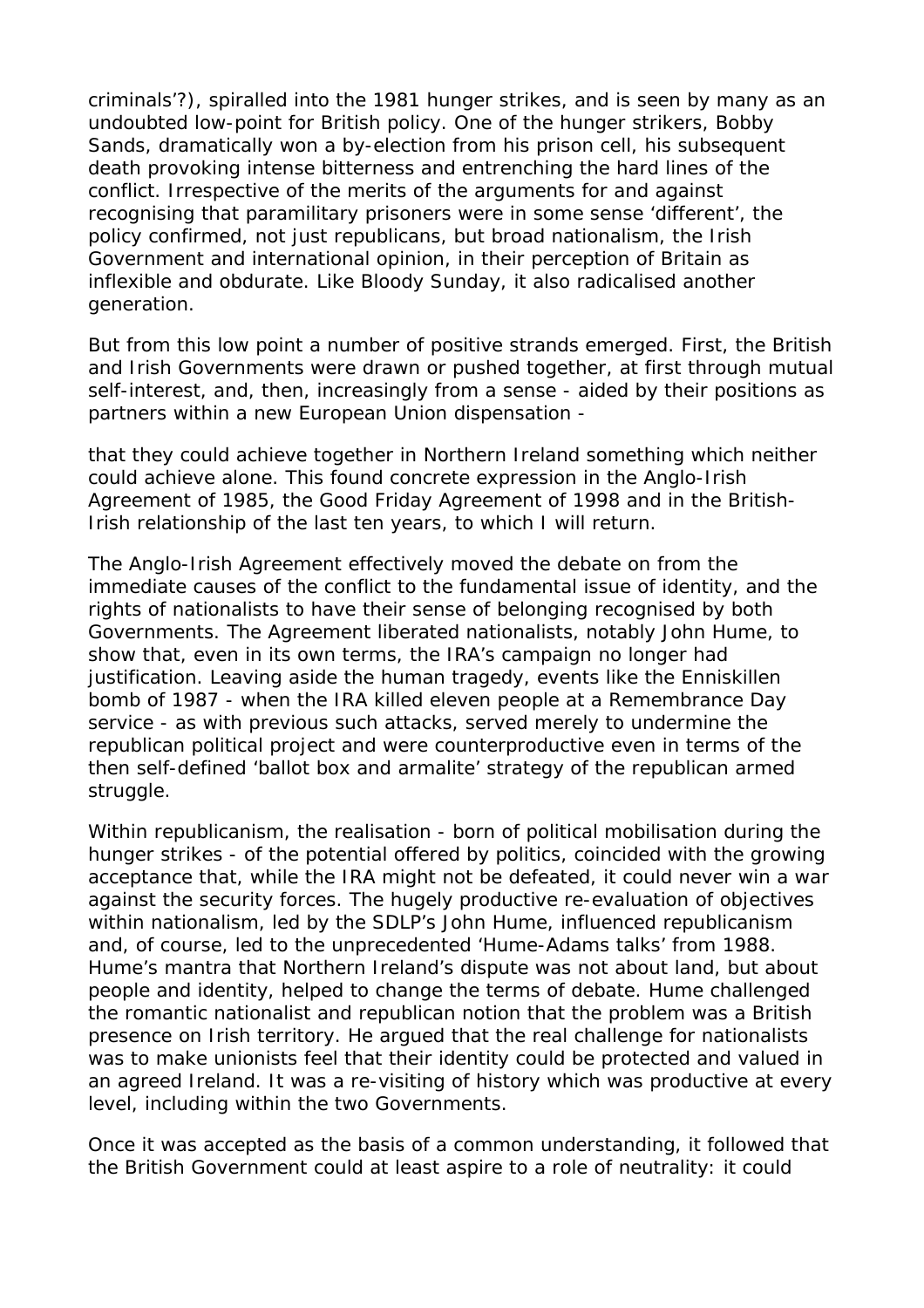declare that it had no constitutional preference, no preferred outcome for Northern Ireland, beyond lasting peace. The political outcome should be a matter for the consent of the majority.

This neutrality was in practice the private position of successive British Governments - reflecting perhaps the sheer indifference of the majority of the British public. But the open declaration by the Secretary of State Peter Brooke in 1990 that Britain had no selfish strategic or economic interest in Northern Ireland, made clear that republican political objectives were legitimate, if pursued peacefully. Just as important, by positioning the British Government in constitutional neutrality, it became absolutely clear that republicans needed to persuade unionists that their identity could be safeguarded within a united Ireland. Even the most entrenched republican could see that bombing people was unlikely to bring about this change in other people's hearts and minds, and the republican leadership, especially Gerry Adams and Martin McGuinness, was already several steps ahead.

It is fair to say that unionism was not going through the same re-appraisal of its position and history. This was not just the result of a habit of dominance which was hard to shake off. It had more to do with suffering a bitter terrorist campaign which it felt was aimed at its very existence and indeed its identity, with hardly a unionist family being unaffected, directly or indirectly. Violence had the effect of reinforcing the sense of siege which unionism has felt at some level since the Plantation of Ulster in 1609 when Protestant Scots were settled locally to provide 'British' counterweight to the Catholic Irish population. Equally, the sheer brutality and savagery of the loyalist paramilitaries' sectarian campaign, as well as causing untold misery (and, again, bitterness amongst the many Catholic victims), greatly damaged perceptions of unionism at home and abroad. Meanwhile those within unionism who dared to think progressively were liable to be seen as traitors who had no regard to the suffering of the community. In short, terrorism was destructive of exactly the kind of people and ideas necessary to resolve the conflict. Building political capacity was a long-term challenge for unionists.

The years after the 1985 Anglo-Irish Agreement - while certainly increasing unionist anger and paranoia - did at least allow others, including in the Republic, to re-evaluate the deep-rooted fears of unionists. Anyone who doubted the analysis in ATQ Stewart's brilliant 1977 study, The Narrow Ground, began to see unionism acting out these fears in the wake of the Agreement. While acknowledging that the Agreement did finally put pressure on unionists to take part in power-sharing and accept an 'Irish dimension', policy makers began to explore a more sophisticated understanding of the conflict as a tale of two minorities - the Catholic minority in Northern Ireland and the Protestant/unionist minority on the whole island. The 1998 Good Friday Agreement was an attempt directly to address the relationships between these minorities and between them and the two Governments. It was a three-strand relational approach with people and identity at its heart rather than territory, because all sides had reached the conclusion that this had little to do with territorial claims or even sovereignty. They were yesterday's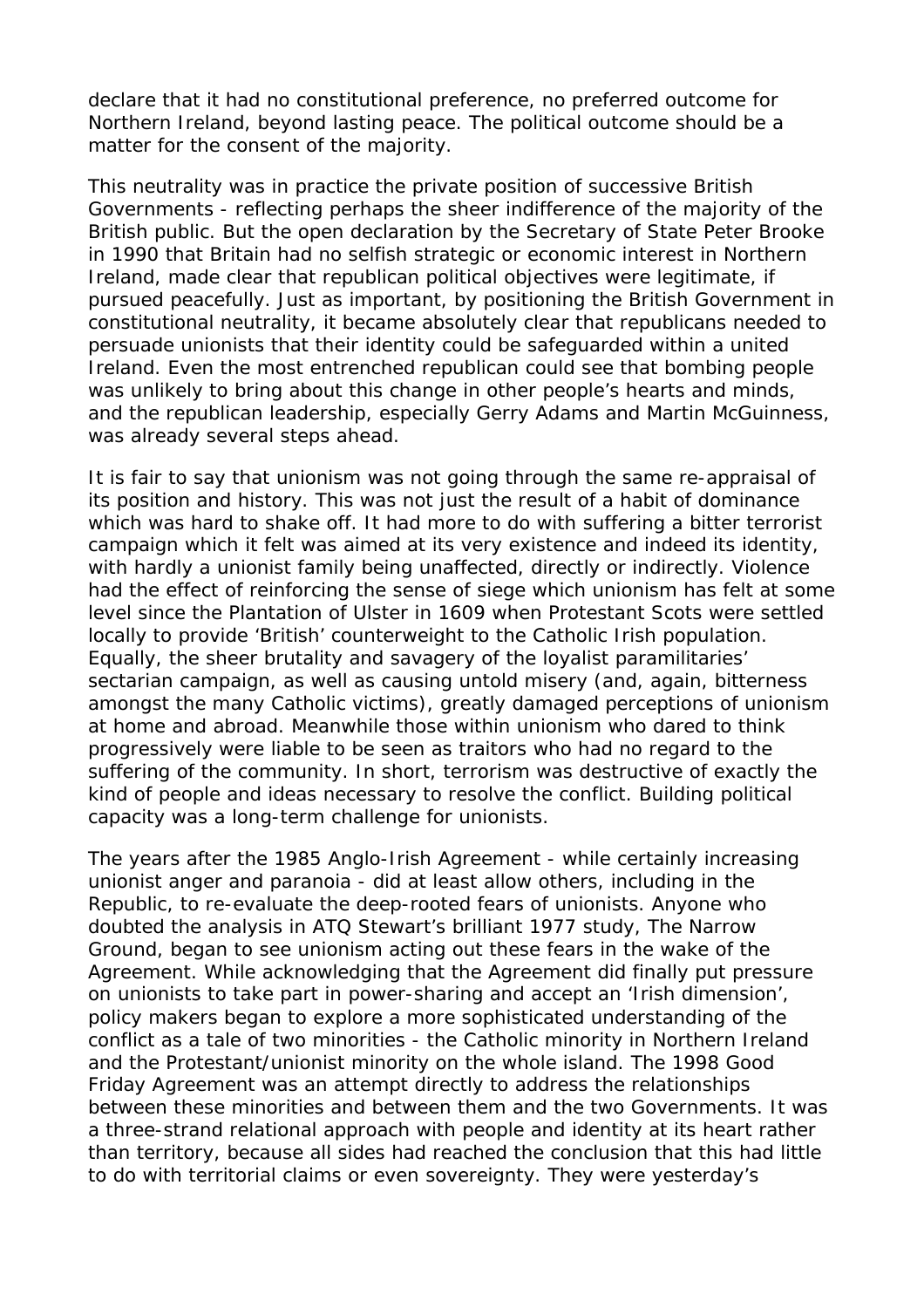dispute, maybe the product of history, but the result of asking the wrong questions.

This 'agreed Ireland' approach became the basis of sustained efforts by the British and Irish Governments during the late 1980s and early 1990s to achieve a political settlement. The Brooke-Mayhew talks hosted by the then Secretaries of State for Northern Ireland, and the Downing Street Declaration of 1994, positioned the British Government as a facilitator of an agreed way forward, working closely with its traditional antagonist the Irish Government. Just as the British Government's position was shifting to that of constitutional neutrality, the Irish Government also developed the doctrine of Irish selfdetermination to include the consent of the majority within Northern Ireland. These positions were liberating to those on both sides who wanted a solution. It is to the credit of the British and Irish Prime Ministers, John Major and Albert Reynolds, that they were also able in the early 1990s to shift the emphasis from a power-sharing arrangement without Sinn Fein to the possibility of including all parties. The IRA ceasefire of 1994 underlined that possibility, even if it did not finally secure it.

That ceasefire collapsed of course under the strain of reconciling the issue of weapons decommissioning and political talks and, in my view, constituted a misreading of republicanism by John Major. When Tony Blair's Labour Government came to power, it was faced with a stalled process under the very able leadership of Senator George Mitchell and the opportunity to rebuild strained relationships. Crucially, Tony Blair and his inspirational first Secretary of State for Northern Ireland Mo Mowlam were willing to build a new relationship with Sinn Fein and to take seriously republican political objectives and aspirations.

#### **Building blocks for resolving the conflict**

In skating across nearly thirty years of conflict I have identified a number of lessons, each of which would repay further study. On the positive side, there was a relatively consistent underlying Government strategy: countering terrorism, developing political structures unique to Northern Ireland's problems and, most important, social and economic reform and regeneration. There were notable successes in all of these: the security forces brought paramilitaries to the realisation that they could not 'win' (the British Government having concluded relatively early in the Troubles that the IRA could not be eliminated militarily); the 1973 Sunningdale power-sharing proposals and the 1985 Anglo-Irish Agreement were significant steps forward, and the former well ahead of its time; social and economic policy-making did address discrimination and economic decline. But in these decades there were also failures and lessons to be learnt, some of which I have mentioned. The localisation of security tended to deepen the ethnic fault-lines in society; political progress waited on political understanding and that took time; social and economic policy was insufficiently coordinated with security and political policy - there was too much 'segmentation', or insufficient 'joined up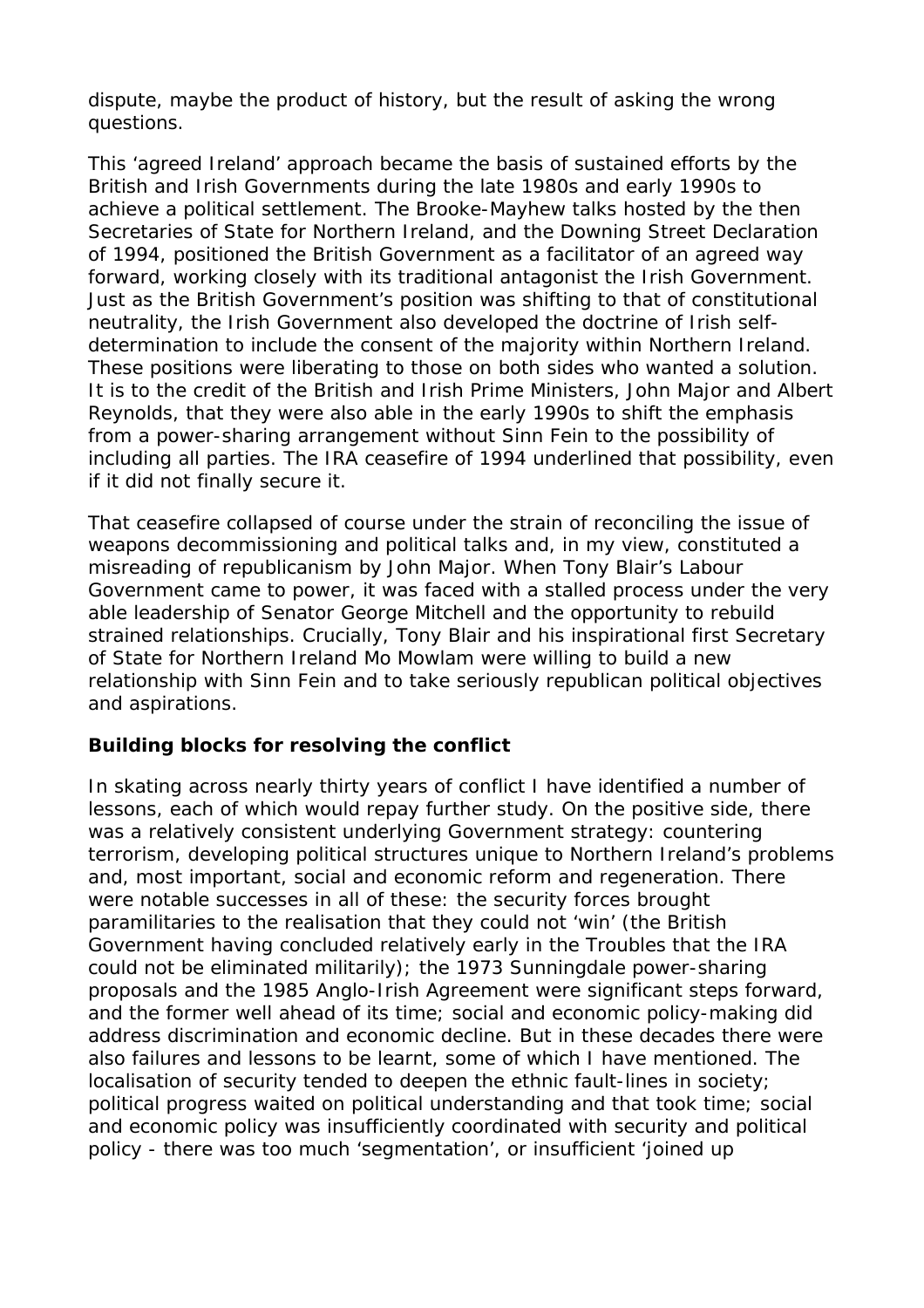government' even when the levers of power were concentrated in the hands of a single group of Ministers.

Each of these areas demands further discussion, but I want instead to move quickly to the final phase of the conflict. Rather than revisiting the agonising steps of the past ten years, I want to take a slightly different approach and to set out a number of key building blocks which this Government, and in particular Tony Blair, employed to move the process from agreement in principle to completion.

#### **Resolving the conflict: 1997-2007**

Tony Blair knew from his first day in office that Northern Ireland would be a priority. There was a personal attachment to the issue from family connections and schoolboy holidays but, more importantly, a clear set of three objectives which have continued to guide his approach for over ten years. They were: the necessity to create a space without violence during which politics could begin to flourish; the identification of individuals with the courage and intention to lead their communities; and the search for a political framework which could accommodate the needs, aspirations and scope for compromise by all involved.

The necessity to create a space without violence was not in itself new: I have already pointed to the objective of successive direct rule Governments to achieve a stable security environment and to the destructive effect of violence on previous attempts to reach a political solution. But in the years after 1997 the Government very consciously took risks to achieve and maintain the IRA ceasefire, because the absence of conflict was an absolute prerequisite to progress. What is so destructive in terrorism is not just the wrecking of lives but the impact on the psychology of a community. Above all it obscures the natural desire of the majority for peace by entrenching bitterness and creating an entirely understandable hysteria in which voices of moderation can no longer be heard. It is desperately hard for people to focus on politics when they are under attack. This for our Government meant making concessions that went deeply against the grain not only for unionists, but for much mainstream British opinion.

An example was the controversial and painful republican and loyalist prisoner releases at the time of the Good Friday Agreement. It was essential to show paramilitary groups that a commitment to peace brought gains which could not be achieved by violence. Thereafter, continuously moving forward with small steps was to some extent an end in itself because time was critical: the longer the cessation of violence the stronger the desire for peace could grow and the more difficult the return to conflict. To 'keep the bicycle upright and moving' was a key objective and required constant intervention and even more constant attention of a forensic nature.

There were of course limits to the extent to which ambiguity and flexibility could be employed to keep the process in motion. Tony Blair's speech in 2002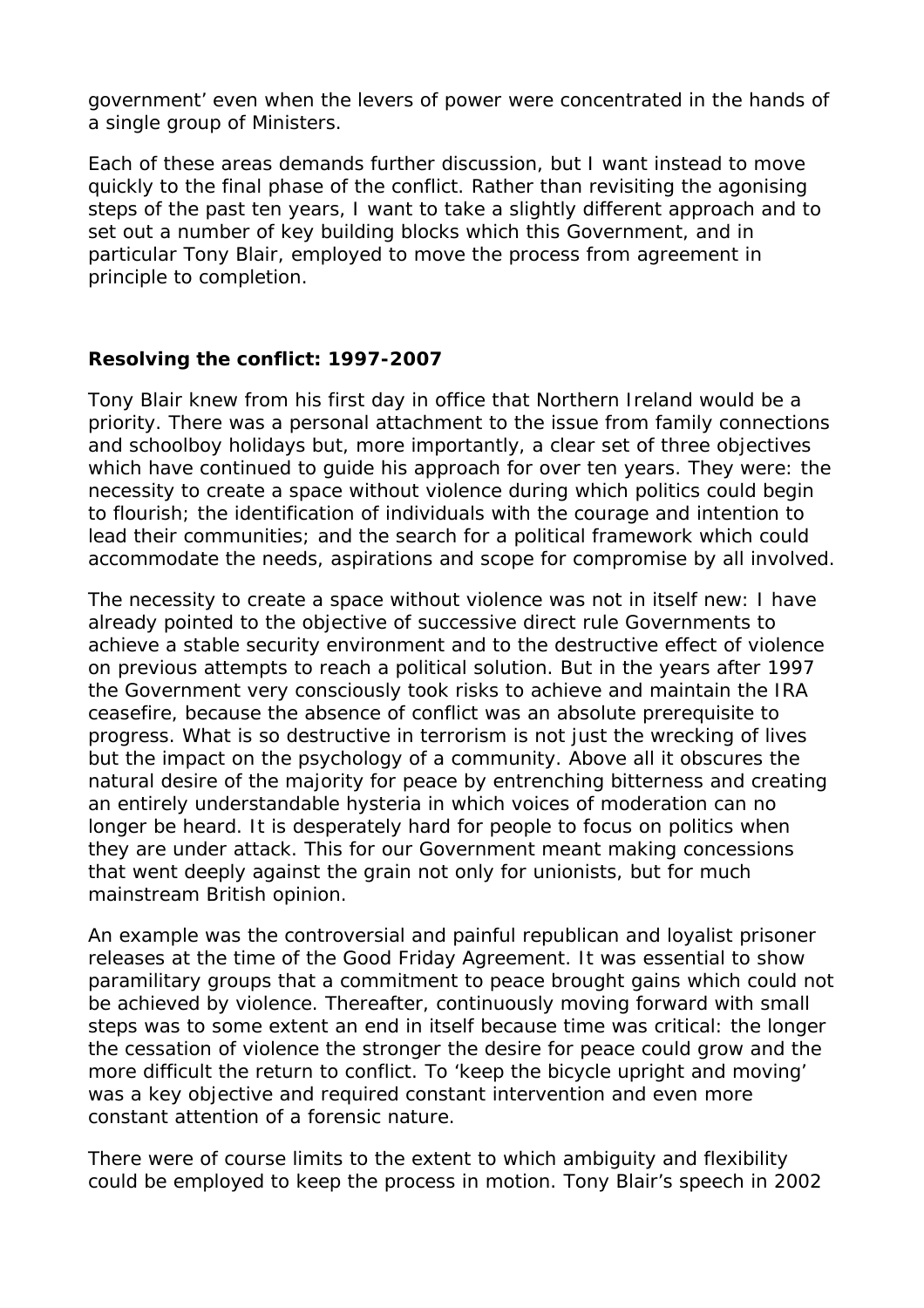set out very clearly the need for 'acts of completion' by republicans and argued that ambiguity, once a friend of the process, was now undermining it. It was no longer possible for republicans to pursue a twin track approach, with a political party and an active army, albeit on ceasefire. The transition to peace had to be completed. The paramilitary army was sapping confidence and becoming a break on political progress for everyone, including republicans. Clarity became the dominant requirement of the final part of the journey. But these messages could only be delivered effectively because they were built on relationships of some trust with leading Republicans.

#### **Personalities matter**

Keeping the process in motion depended ultimately on the leaders involved. One of Tony Blair's core beliefs is that people and personalities matter in politics, and that building relationships of trust, even where deep differences remain, is vital. This may seem obvious, but is surprisingly often relegated to a place well below 'issues' in resolving conflict.

The key challenge for the Government was to identify the positive elements within the opposing communities and to encourage and sustain them. That meant establishing a relationship of trust with the individual leaders and understanding the pressures on them from within their own movement or party and from outside. Ultimately this meant making judgements about the extent to which those pressures were real or tactical.

In short, were they sincere in their attempts to resolve the conflict?

Identifying key leaders is critical to success. The leading personalities of republicanism and nationalism had remained remarkably consistent through the Troubles even if their thinking had evolved quite radically. By contrast, unionism, permanently divided, had not produced leadership that appeared capable of proposing or even grudgingly accepting a new vision for Northern Ireland post conflict. That fact makes the emergence of David Trimble in 1995 as a unionist leader of courage all the more remarkable and significant.

In making these judgements about the good faith and courage of individuals, Ministers had a number of tools available. 'Political intelligence' was gathered at a community level over many years by able Northern Ireland Office civil servants and gave a real sense of what the various sections of the community and their political leaders were feeling. Routine engagement with the media and opinion polling provided a further resource separate from the views of the parties themselves. In the case of parties allied to paramilitary groups, sophisticated counter-terrorist intelligence assessments were a significant factor. But the judgements ultimately have to be political and personal, based on instinct, and at crucial junctures, the product of private conversations between the Prime Minister, the Secretary of State and individual leaders.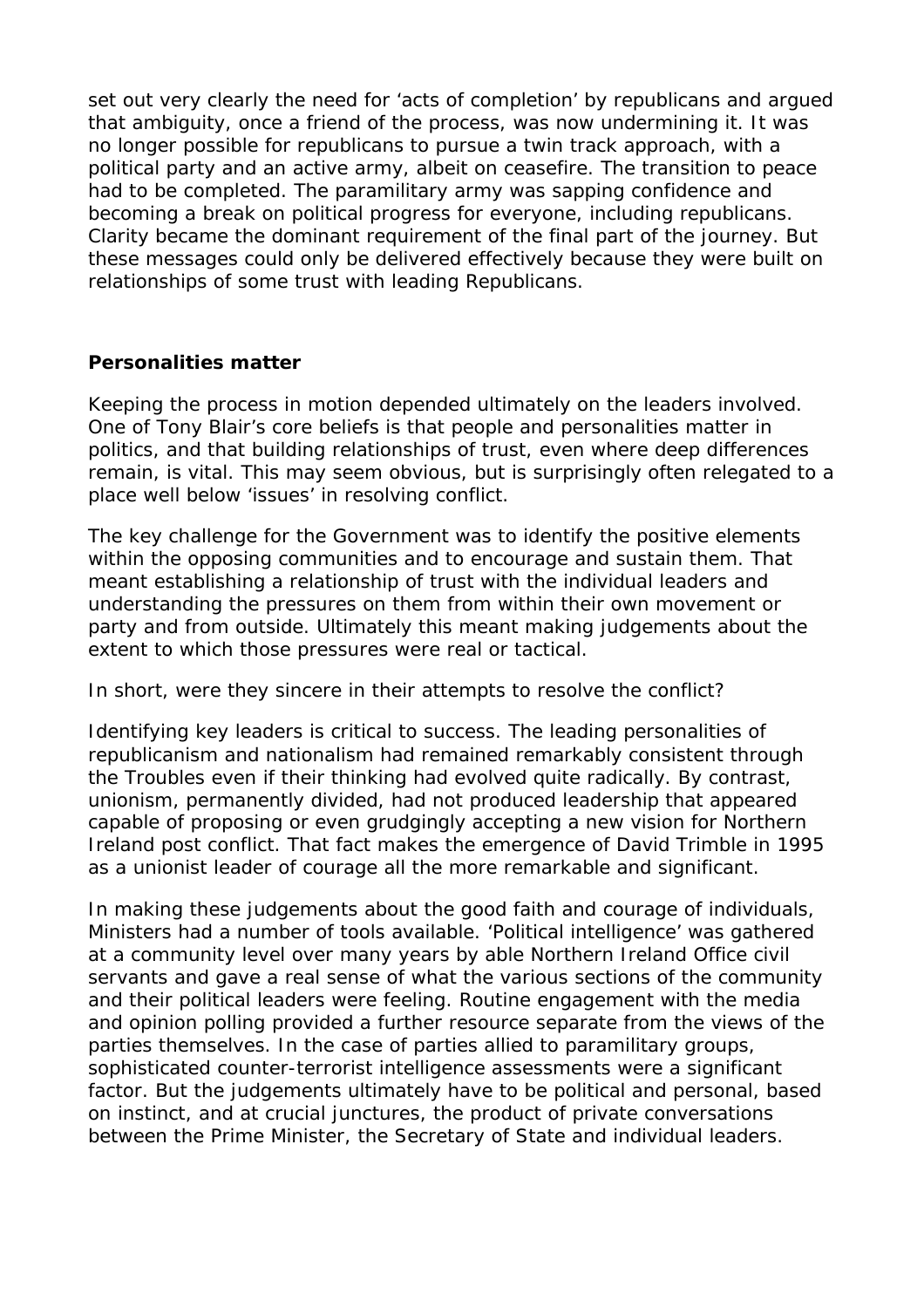The consequences of those judgements have been far-reaching: most of the decisions taken by Government since 1998 have been coloured by the need to build or maintain confidence in one community or another, or to allow one leader or another space to manage their constituency. It has not been an easy balancing act in a place where politics is often seen as a zero sum game success for one side is measured by the volume of complaints from the other side. Leaders can only move so far in advance of their community and managing the public sense of winners and losers is critical to their ability to deliver.

# **Aligning international influence**

Judgements about key leaders within Northern Ireland were complemented by the alignment of international interest. A British Prime Minister, like Tony Blair, prepared to devote unprecedented time and energy to solving the problem as a real priority, came into power to find a strong, confident Irish Government, led by Bertie Ahern, and a US President in Bill Clinton who was influenced by the large and politically significant Irish American community and open to positive intervention or support. All three were prepared to work to a shared strategy. As other parts of the world have discovered, these alignments of leadership and circumstances do not come along often: failure to seize the opportunity can mean condemning another generation to conflict. It is one thing to feel that a dispute - whether in Northern Ireland or the Middle East will eventually be resolved, but another to grip it in such a way that resolution does not wait for generations, with all the intervening violence and turmoil. There is no inevitability about the timescale of a conflict, however deeply rooted.

The internationalisation of parts of the process - for example the management of decommissioning by the Independent International Commission on Decommissioning under Canadian General John de Chastelain, Andy Sens from the USA and Tauno Niemenen of Finland - has made an important contribution. Along with the international element to the Independent Monitoring Commission, it has reassured key constituencies at critical moments, injecting trust which the British and Irish Governments could not at times provide.

It is also worth noting that those with experience and credibility from other conflicts played a role in encouraging those in Northern Ireland. The advice and reassurance of the ANC, including the active involvement of Cyril Ramaphosa, was particularly helpful to the republican movement.

Additionally, as the brief overview of the Troubles has illustrated, the bipartisan approach to Northern Ireland taken by Labour and Conservative Governments has, despite its ups and downs, provided a stability against which both have been able to take risks. I appreciate, however, that is not the position in so many conflicts around the world where domestic political disagreement, especially between main political parties, is a further stumbling block to progress.

# **Political framework**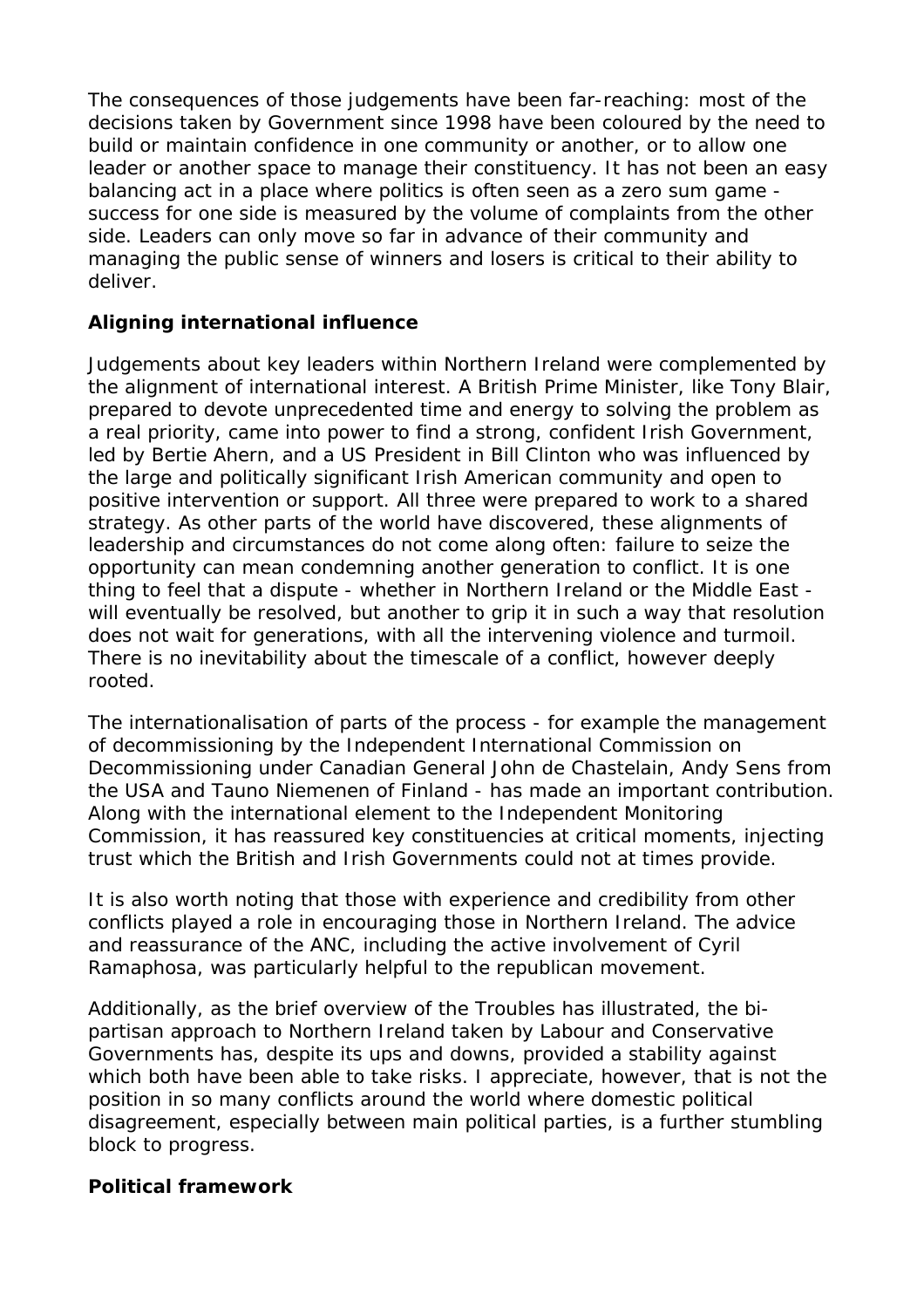With space and momentum created by the absence of violence and the regular energetic intervention of the Prime Minister, the challenge was to find a political framework which could allow opposing political leaders to govern together without compromising the basic principles of their constitutional identities.

In practice, this requires a good deal of creative thinking by politicians and their officials. It was not difficult to see that a 'consociational' model of government was the most likely to fit Northern Ireland's unique dispute, although there are plenty of other forms of power-sharing. But the devil has been in the detail: for example, each tilt towards or away from Irish Government involvement was a matter of real difficulty in negotiating the Good Friday Agreement. And who would have predicted that a 19th century Belgian lawyer - Victor d'Hondt - would hold the key to the selection of a coalition in Northern Ireland? These detailed structures are secondary to a basic political will to agree, but they can, if handled wrongly, prevent such a political will from becoming a political agreement.

The strength of the Good Friday Agreement and other negotiations culminating in last year's St Andrews Agreement, was its attempt to be holistic. It did not simply address the constitutional framework, but looked at the broader political hurdles: policing, human rights, victims, equality etc. Dealing with those issues has been at least as difficult as the constitutional model. Policing has always had the potential to destroy any agreement, partly because law and order goes to the heart of legitimacy of the state, and partly because the police were in the frontline in the conflict with paramilitary groups and suffered greatly: reforming policing opened the rawest wounds of the Troubles.

It was these emotive issues - policing, prisoner releases, decommissioning of weapons - which touched the lives of so many individuals, rather than the constitutional framework itself which threatened the process on so many occasions.

Monitoring and influencing public opinion has been a key part of this process at every point. No Government expected unionism to embrace a consociational approach with enthusiasm, still less one with a North-South dimension. But acquiescence by the majority of unionists who wanted peace and wanted a settlement was the key. Once again, time itself was an objective - keeping the process on track for as long as it took for the physical force tradition in republicanism to be ended, and for as long as it took unionism to get comfortable with the fundamentals of a new political framework.

Equally, however, there comes a point when the process needs to be brought to a head. This was one of the key issues I faced as Secretary of State during my time from May 2005, and I decided that real deadlines had to be set in 2006. I determined, with the backing of both Tony Blair and Bertie Ahern, that the Government had to take the risk of the process collapsing in order to force the parties to resolve their differences. Furthermore, that the costs of failure to the parties would be serious. This was, first, in terms of loss of salaries and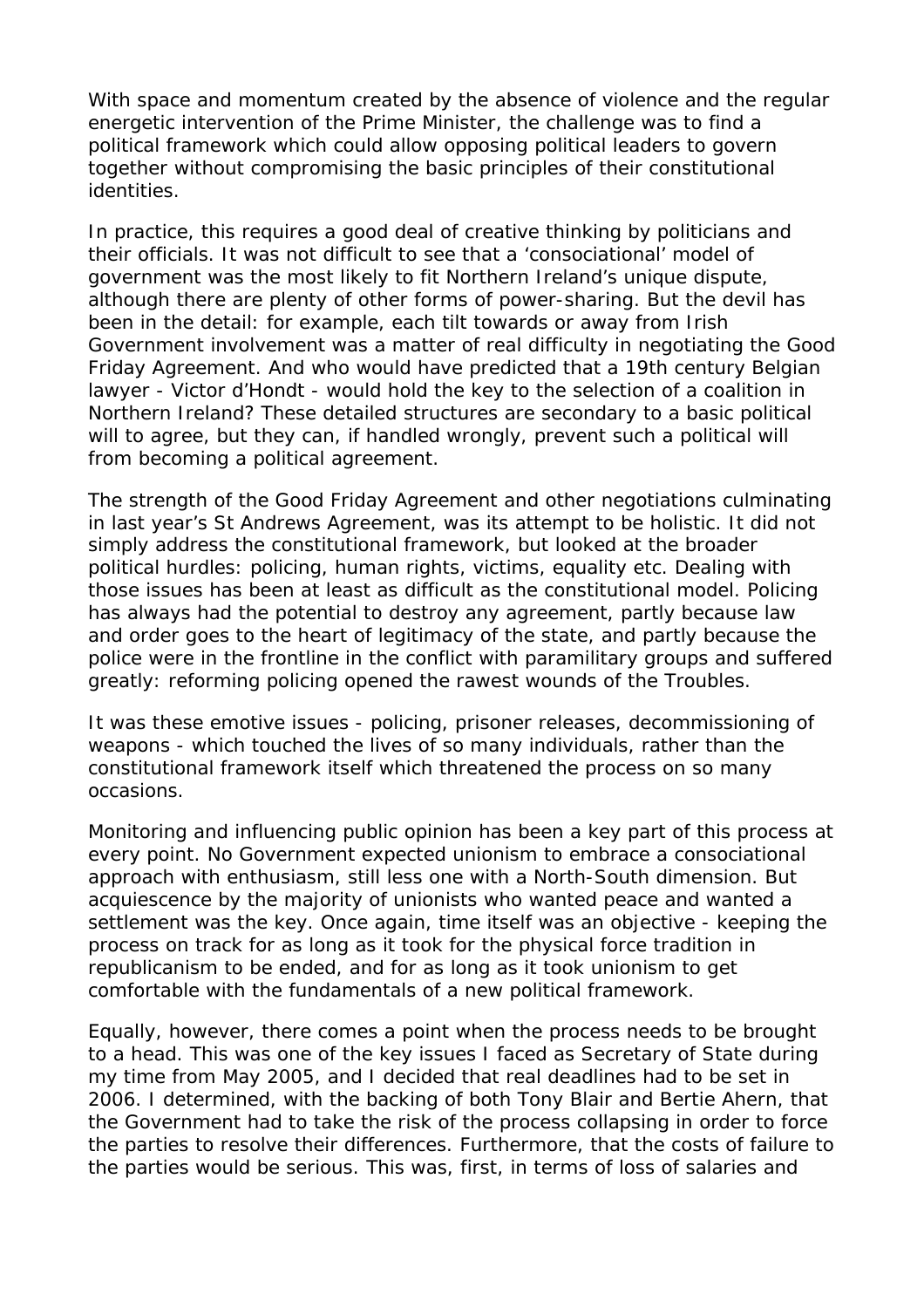allowances for Assembly Members together with substantial public funding of their organisations which they had enjoyed for years. And, second, the wrath of voters opposed to some of my domestic reforms, notably the introduction of water charges from which Northern Ireland alone in the United Kingdom was exempt. Water charges proved to be the dominant issue of the election campaign in February/March 2007, the age old enmities and divisions paling by comparison.

# **Dialogue**

At the heart of this process - and arguably as its ultimate objective - has been the development of dialogue at every level. It is worth reflecting on this for a moment, because I know that the risks and compromises involved in establishing dialogue often dominate and frequently destroy the chance of progress almost before it begins. That much is certainly a feature of the Middle East peace process, where, from time to time, both sides have imposed preconditions which effectively have blocked any dialogue from beginning. Preconditions can strangle the process at birth.

It is true that entering into dialogue - even secret dialogue - with paramilitary groups carries risks. The real risk may not be so much one of political embarrassment, but rather the danger of encouraging an armed group in the belief that its campaign is working. Yet if one of the keys to resolving conflict is identifying positive elements and encouraging those leaders who are prepared to contemplate an end to violence, then dialogue is a key way of making that judgement. And my view is that, in order to achieve results, it is worth erring on the side of being exposed for trying to talk - even to those seen as 'the enemy' and maybe still engaged in paramilitary or illegal activity and therefore 'dissidents' from a process. That was attempted with republicans from the early 1970s and, despite public criticism, I have engaged with loyalists linked (and in the case of some individuals directly) to the Ulster Volunteer Force and the Ulster Defence Association whose record of violence and criminality has been much more current. Of course there need to be clear objectives and clear messages: it needs to be understood that an end to violence is the prerequisite to progress. And there has to be some discernible political programme, some negotiable objectives, for dialogue to make progress. As I have already shown, early exploratory talks with the IRA failed for this reason, where later engagement succeeded.

But trying is almost always worthwhile. A fruitless encounter can sow the seeds of later success. Contact at low level can pay off years later and handling small issues with integrity - for example the release of a prisoner to take part in talks - builds trust and confidence over time. Dialogue brings in those elements of the 'extremes' in a conflict or process which are capable of delivering the most obdurate constituencies. Indeed, as we saw recently in Northern Ireland (and more than a decade ago in South Africa) bringing the most polarised parties to the point of agreement can be absolutely critical to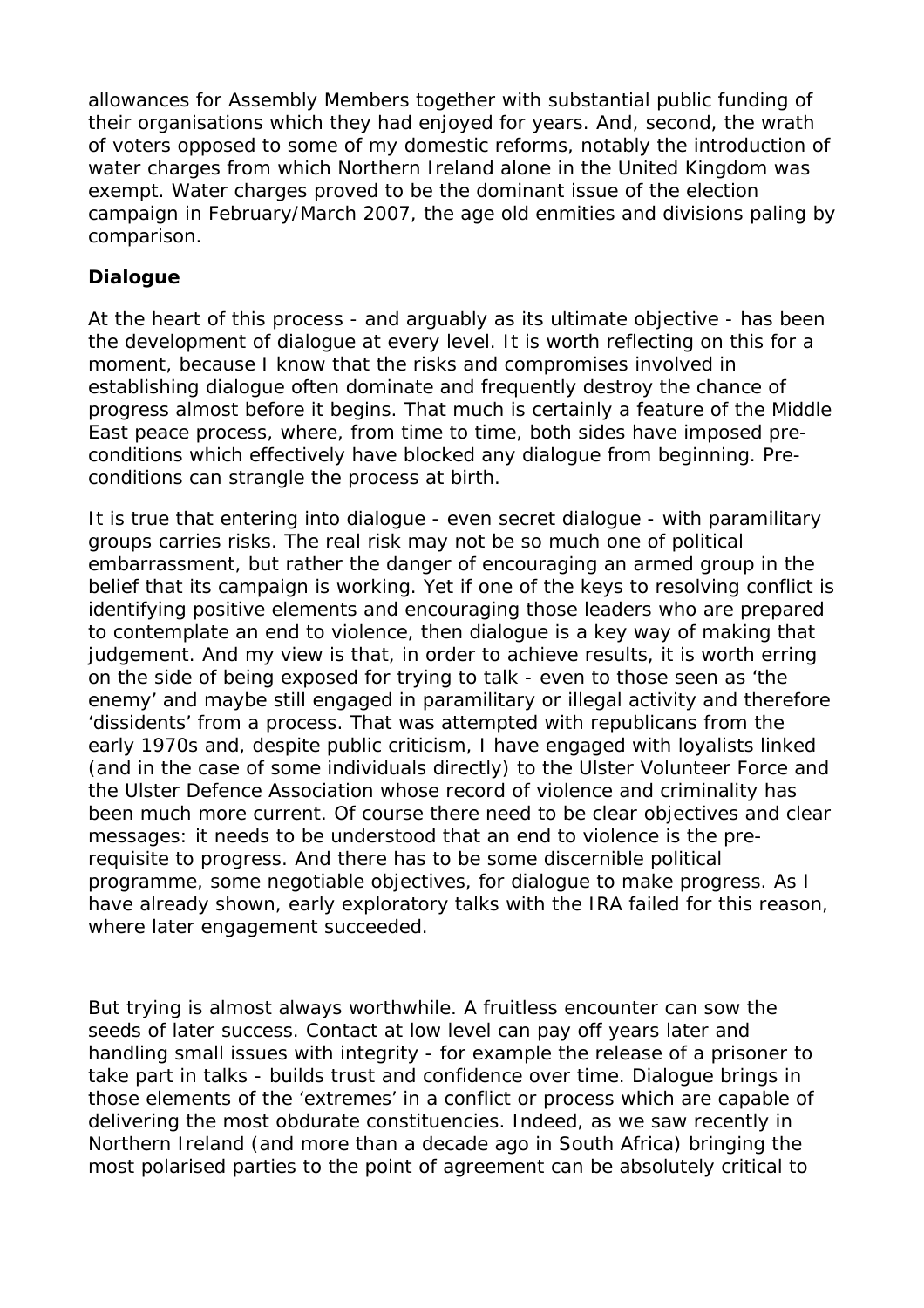ensuring that any deal sticks. I am confident that the agreement in Northern Ireland will stick precisely because it was brokered between the two most polarised positions held by Ian Paisley's Democratic Unionist Party and Gerry Adams' Sinn Fein. That cannot be achieved without dialogue, even dialogue through a third party - in the case of Northern Ireland with the Government acting as a conduit between DUP and Sinn Fein. Democratic Governments should have the self-confidence in their own values to be able to take risks for peace where it is much more difficult for those locked in ethnic or communal struggle to engage with each other. Furthermore, identifying side issues which enable negotiators to demonstrate progress to their sceptical followers is important.

As I hope I have illustrated, in managing the resolution of a conflict Governments need to take risks at every stage to keep the process alive, to maintain momentum, to prevent violence filling the vacuum left by the absence of political engagement. Governments need to be dogged, determined, imaginative, inclusive and flexible, to try everything and never to give up in the face of inevitable set-backs and disappointments. In short, to show leadership. Democratic Governments have an absolute responsibility to keep optimism alive - if they cannot believe in the possibility of achieving lasting peace then how can they expect others who have suffered to do so?

### **Drawing the threads together**

I have set out some of the lessons we have learnt in resolving the conflict in Northern Ireland in the hope that they will be helpful in spreading this optimism and underpinning the inspirational images of recent weeks. There are other important areas such as the role of victims and the handling of the past which, as we have learnt in South Africa, deserve separate treatment and to which we must return before too long.

But today I want to conclude by drawing together some of the threads which I hope are already visible. I have argued that over the past ten years a number of key principles have guided the Government's handling of Northern Ireland: the need to create space and time, free from violence, in which political capacity can develop; the need to identify key individuals and constructive forces; the importance of inclusive dialogue at every level, wherever there is a negotiable objective; the taking of risks to sustain that dialogue and to underpin political progress; the alignment of national and international forces; the need to avoid or resolve pre-conditions to dialogue; perhaps above all the need to grip and micro-manage a conflict at a high political level, refusing to accept the inevitability of it. And to do so, not intermittently, but continuously whatever breakdown, crises and anger get in the way.

I have resisted the temptation to apply these principles to other conflicts and I look forward to discussing this with you. But even a quick glance at this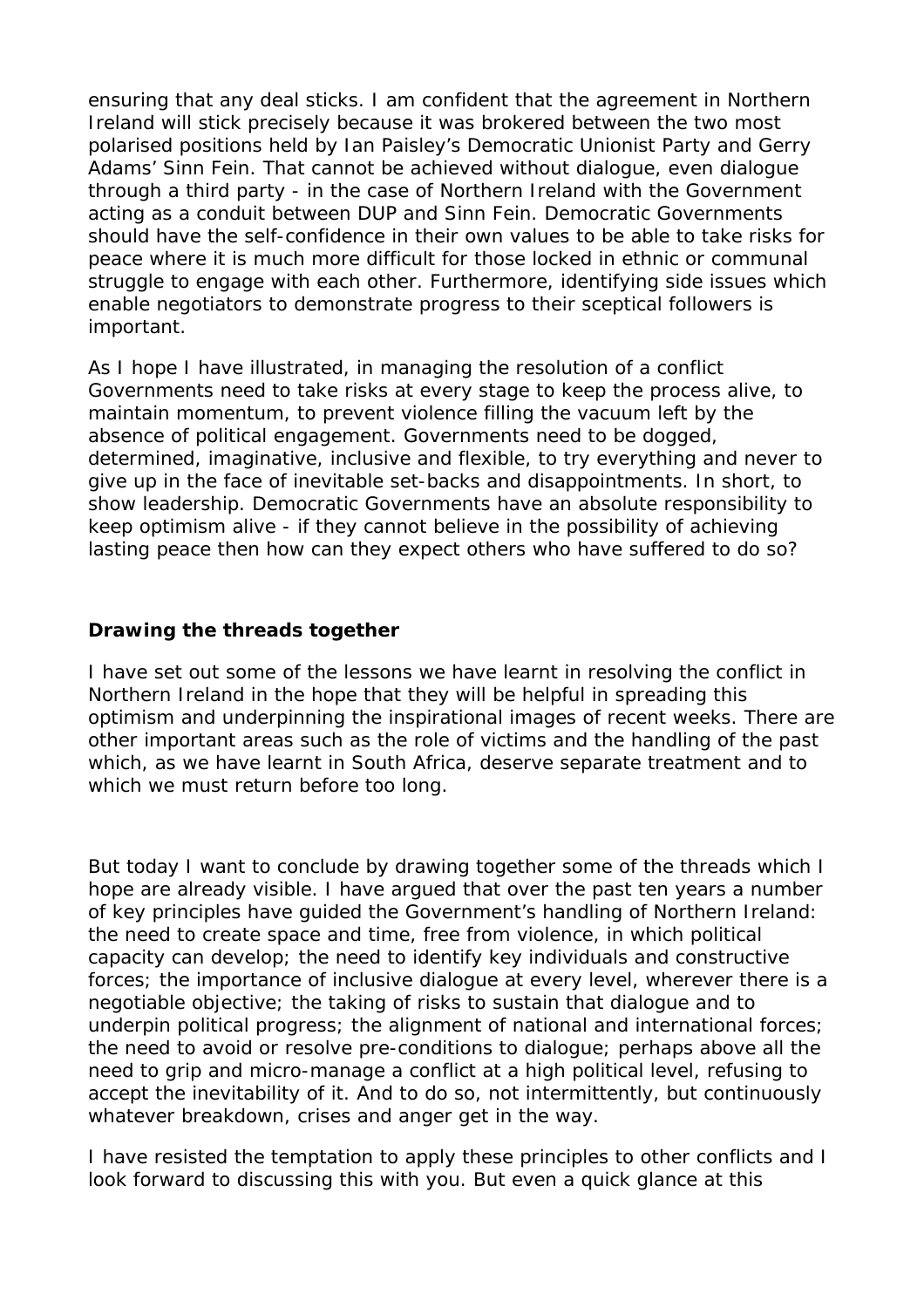checklist of key principles throws up some obvious points. In the Middle East there is a strong sense that the conflict has not been gripped at a sufficiently high level over a sufficiently sustained period - efforts and initiatives have come and gone and violence has returned to fill the vacuum. International forces have not been aligned and dialogue has been stunted. Periodic engagement has led to false starts and dashed hopes.

In Iraq, the failures of covert intelligence were compounded by the absence of political intelligence: a comprehensive lack of understanding of the sectarian forces and fault lines present across the country. The problem was compounded of course by post-invasion policy failures.

The security situation has remained complicated and there are still serious concerns over levels of sectarian violence in parts of the country. This is particularly the case in Baghdad and the surrounding provinces, where Multi-National Forces are working in partnership with the Iraqi Security Forces to reduce the levels of violence and give key Iraqi figures from across the political spectrum, the chance to make real progress towards national reconciliation.

The question is: 'does Northern Ireland provide us with any pointers that could assist the efforts of the coalition in Iraq on the way forward?' The answer is, 'possibly.' For example, like in Northern Ireland, we and the Government of Iraq have been keen to harness the influence of neighbouring powers, each of whom has an interest in the future stability of Iraq. This will need dialogue, including with Sunni and Shia representatives. It also requires a strategy to tackle the rise of Islamist extremism in Iraq.

Similarly, the terrorist threat from Al Qaeda is fundamentally different from the terrorist threat that existed in Northern Ireland during the Troubles. It is not rooted in political objectives capable of negotiation, but rather in a reactionary totalitarian ideology that is completely opposed to democracy, freedom and human rights. Negotiation with Al Qaeda and its foreign Jihadists in Iraq is therefore politically and morally out of the question.

However, there is one important lesson from Northern Ireland that we can use in Iraq: just as legitimate grievances in Northern Ireland fuelled republican sympathies, grievances in Iraq provide fertile territory for Iraqi militants. Addressing people's grievances, as we did in Northern Ireland, can undercut the extremists who seek to inflame and exploit them, so creating more fertile ground for a political process to complement engagement by the elected government of Iraq.

In Sri Lanka where I became involved and I visited as Foreign Office Minister, one of my predecessors as Secretary of State for Northern Ireland, Paul Murphy, is engaged in attempts by the Sri Lankan, British and Norwegian Governments to help broker a new way forward. There is much work to be done, not least in accepting that there cannot be a military solution for either side, that the absence there of sustained bi-partisanship between the two main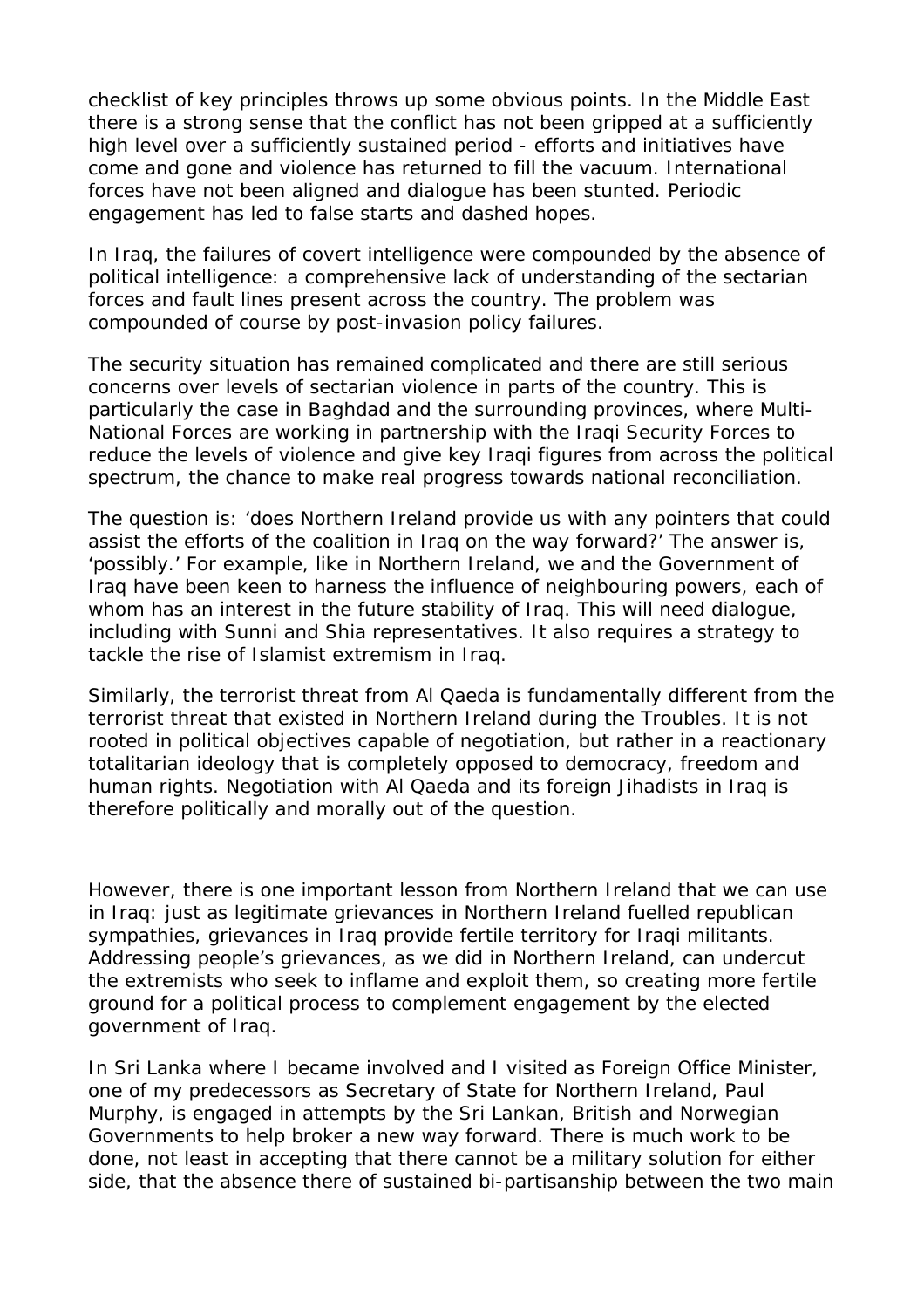parties is an obstacle, and in developing viable forms of devolution to suit the particular history of Sri Lanka, reconciling bitterly competing Singhalese and Tamil interests.

I hope also that resolving the conflict in the Basque region of Spain will make progress in the coming months because the lessons certainly apply there too. Once again those on all sides in Northern Ireland have played and continue to play a useful role. And there are other unresolved conflicts around the world, from Kashmir to Western Sahara, which could benefit from our experience.

The global threat from international terrorism and the turmoil in the Middle East present the world with an opportunity to address long-running conflicts, to address their root causes and to drive forward their solutions. The debate on foreign policy underway in the United States offers the possibility of framing new ways of resolving conflict, balancing commitment to security solutions and military intervention against the political will necessary to address underlying causes. Both are essential but we urgently need to redress the balance: to match our commitment to global security with our commitment to global justice and human rights, to global development and global conflict resolution. The Northern Ireland experience, bitter as it was, gives the United Kingdom a strong voice in advocating this re-balancing of Western foreign policy.

### **Conclusion**

I began by saying that history has bedevilled Northern Ireland. What happened on the 8 May 2007 was a decisive moment in which the people, through their politicians, decided to break free from history, to shape a new history. But that is a process in itself, and no-one is under any illusions that it will be completed quickly. The faultlines in Northern Ireland society, created centuries ago and deepened by violent conflict, will take generations to close over, just as the joy of a non-racial democracy in South Africa has not abolished the awful legacy of apartheid. But beginning the process on the basis of politics alone is what really matters - that is the real triumph of the past few years and I hope the inspiration to those parts of the world that cannot yet even see as far as the starting point.

#### **Postscript**

At Hillsborough Castle on a beautiful sunny afternoon on 'Devolution Day', 8 May 2007, I hosted a reception to thank all the Northern Ireland Office civil servants who were packed into the Throne and Drawing rooms for their work over the years. The chief guest was the Prime Minister, Tony Blair, who also expressed his gratitude and admiration, with a few anecdotes about the Castle (the Secretary of State's official residence) which has hosted key negotiations over the years.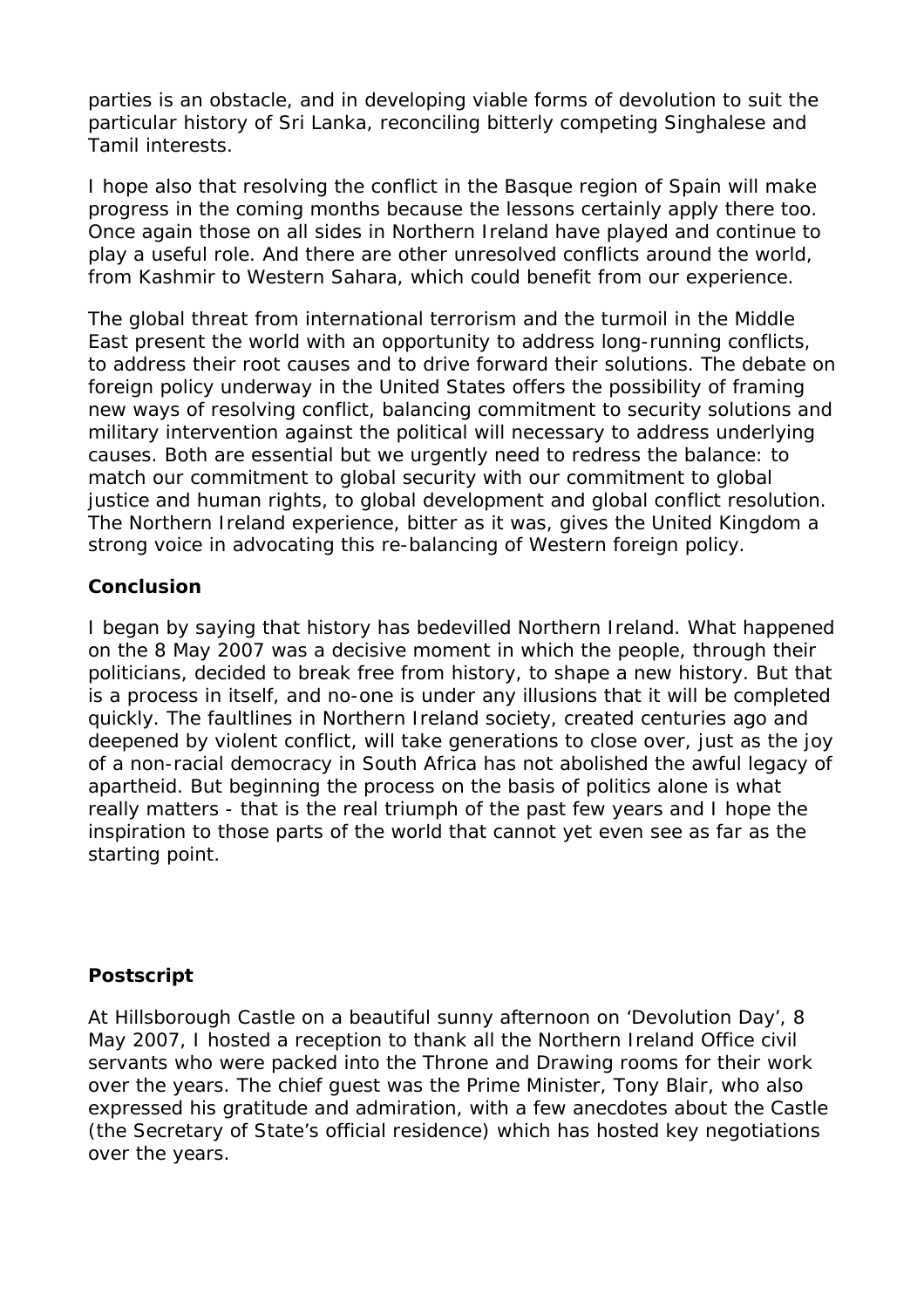Some of those present - and their predecessors - had experienced tough times: prison staff for example, who had been targets for killings and attacks; or the despair of yet another crisis. I spoke then of - and record now - some of the most dedicated and able civil servants I had ever worked with in ten years of government. The story told in this pamphlet is also a tribute to them, and their achievements, and not just the politicians they have served with such distinction. They, together with Tony Blair's Chief of Staff Jonathan Powell (an indispensable figure throughout the last ten years of the process) - had quite literally helped make history that day.

Peter Hain

# **Right Honourable Peter Hain MP**

Born in Nairobi and brought up in South Africa, Peter Hain was educated at Pretoria Boys High School, University of London and Sussex University.

Mr Hain achieved international prominence as a result of his work in the antiapartheid movement. He played a leading role in the campaign to secure a 'Yes' vote in the 1997 devolution referendum in Wales. He is a former head of research with the Union of Communication Workers and a former chairman of the Tribune newspaper.

Peter Hain was first elected as Member of Parliament for the Neath constituency in April 1991. Since 1997 he has held the post of Minister in the Welsh Office, Minister for Africa, the Middle East, South Asia and the United Nations in the Foreign Office, Minister for Energy at the DTI and Minister for Europe at the Foreign Office. He was promoted to the Cabinet in October 2002 when he became Secretary of State for Wales. He became Leader of the House of Commons in June 2003 while retaining his position as Secretary of State for Wales.

Peter Hain MP was appointed Secretary of State for Northern Ireland in May 2005 and remains Secretary of State for Wales.

Northern Ireland Office

Castle Buildings

Stormont Estate, Stormont